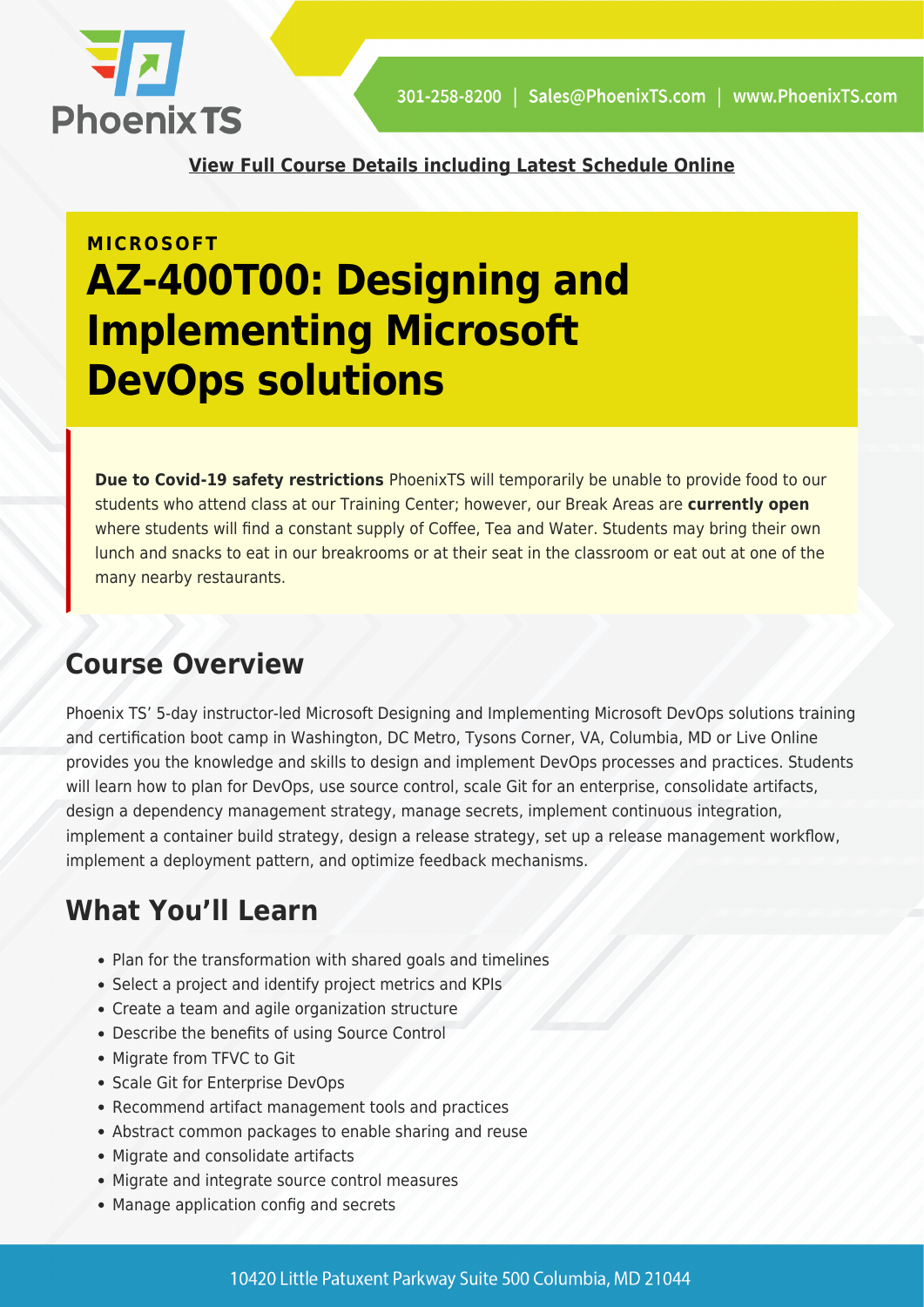

- Develop a project quality strategy
- Plan for secure development practices and compliance rules
- Implement and manage build infrastructure
- Explain why continuous integration matters
- Implement continuous integration using Azure DevOps
- Manage code quality including: technical debt, SonarCloud, and other tooling solutions
- Manage security policies with open source, OWASP, and WhiteSource Bolt
- Implement a container strategy including how containers are different from virtual machines and how microservices use containers
- Implement containers using Docker
- Inspect open source software packages for security and license compliance to align with corporate standards
- Configure build pipeline to access package security and license rating
- Configure secure access to package feeds
- Inspect codebase to identify code dependencies that can be converted to packages
- Identify and recommend standardized package types and versions across the solution
- Refactor existing build pipelines to implement version strategy that publishes packages
- Manage security and compliance
- Differentiate between a release and a deployment
- Define the components of a release pipeline
- Explain things to consider when designing your release strategy
- Classify a release versus a release process and outline how to control the quality of both
- Describe the principle of release gates and how to deal with release notes and documentation
- Explain deployment patterns, both in the traditional sense and in the modern sense
- Choose a release management tool
- Explain the terminology used in Azure DevOps and other Release Management Tooling
- Describe what a Build and Release task is, what it can do, and some available deployment tasks
- Classify an Agent, Agent Queue, and Agent Pool
- Explain why you sometimes need multiple release jobs in one release pipeline
- Differentiate between multi-agent and multi-configuration release job
- Use release variables and stage variables in your release pipeline
- Deploy to an environment securely using a service connection
- Embed testing in the pipeline
- List the different ways to inspect the health of your pipeline and release by using alerts, service hooks, and reports
- Create a release gate
- Describe deployment patterns
- Implement Blue Green Deployment
- Implement Canary Release
- Implement Progressive Exposure Deployment
- Configure crash report integration for client applications
- Develop monitoring and status dashboards
- Implement routing for client application crash report data
- Implement tools to track system usage, feature usage, and flow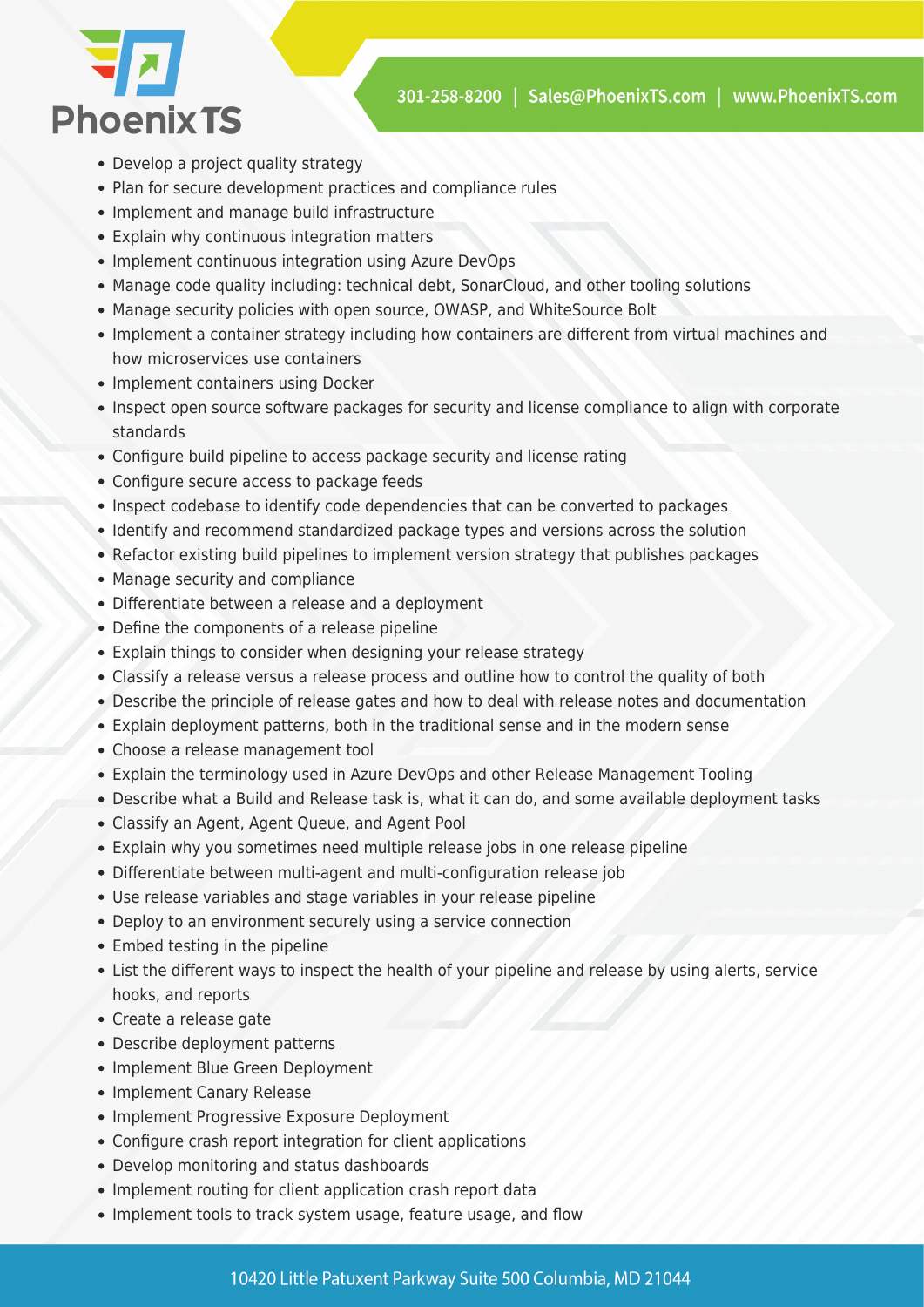

- Integrate and configure ticketing systems with development team's work management
- Implement a mobile DevOps strategy
- Apply infrastructure and configuration as code principles.
- Deploy and manage infrastructure using Microsoft automation technologies such as ARM templates, PowerShell, and Azure CLI
- Describe deployment models and services that are available with Azure
- Deploy and configure a Managed Kubernetes cluster
- Deploy and configure infrastructure using 3rd party tools and services with Azure, such as Chef, Puppet, Ansible, SaltStack, and Terraform
- Define an infrastructure and configuration strategy and appropriate toolset for a release pipeline and application infrastructure
- Implement compliance and security in your application infrastructure
- Design practices to measure end-user satisfaction
- Design processes to capture and analyze user feedback from external sources
- Design routing for client application crash report data
- Recommend monitoring tools and technologies
- Recommend system and feature usage tracking tools
- Analyze alerts to establish a baseline
- Analyze telemetry to establish a baseline
- Perform live site reviews and capture feedback for system outages
- Perform ongoing tuning to reduce meaningless or non-actionable alerts

## **Schedule**

| <b>DATE</b>                                     | <b>LOCATION</b>                  |            |
|-------------------------------------------------|----------------------------------|------------|
| $3/06/23 - 3/10/23$ (5 days)<br>8:30AM - 4:30PM | <b>Tysons Corner, VA</b><br>Open | Contact Us |
| $3/13/23 - 3/17/23$ (5 days)<br>8:30AM - 4:30PM | <b>Live Online</b><br>Open       | Contact Us |
| $3/13/23 - 3/17/23$ (5 days)<br>8:30AM - 4:30PM | <b>Columbia, MD</b><br>Open      | Contact Us |
| $6/12/23 - 6/16/23$ (5 days)<br>8:30AM - 4:30PM | <b>Tysons Corner, VA</b><br>Open | Contact Us |
| $6/19/23 - 6/23/23$ (5 days)<br>8:30AM - 4:30PM | <b>Live Online</b><br>Open       | Contact Us |
| $6/19/23 - 6/23/23$ (5 days)<br>8:30AM - 4:30PM | Columbia, MD<br>Open             | Contact Us |
| $9/18/23 - 9/22/23$ (5 days)<br>8:30AM - 4:30PM | <b>Tysons Corner, VA</b><br>Open | Contact Us |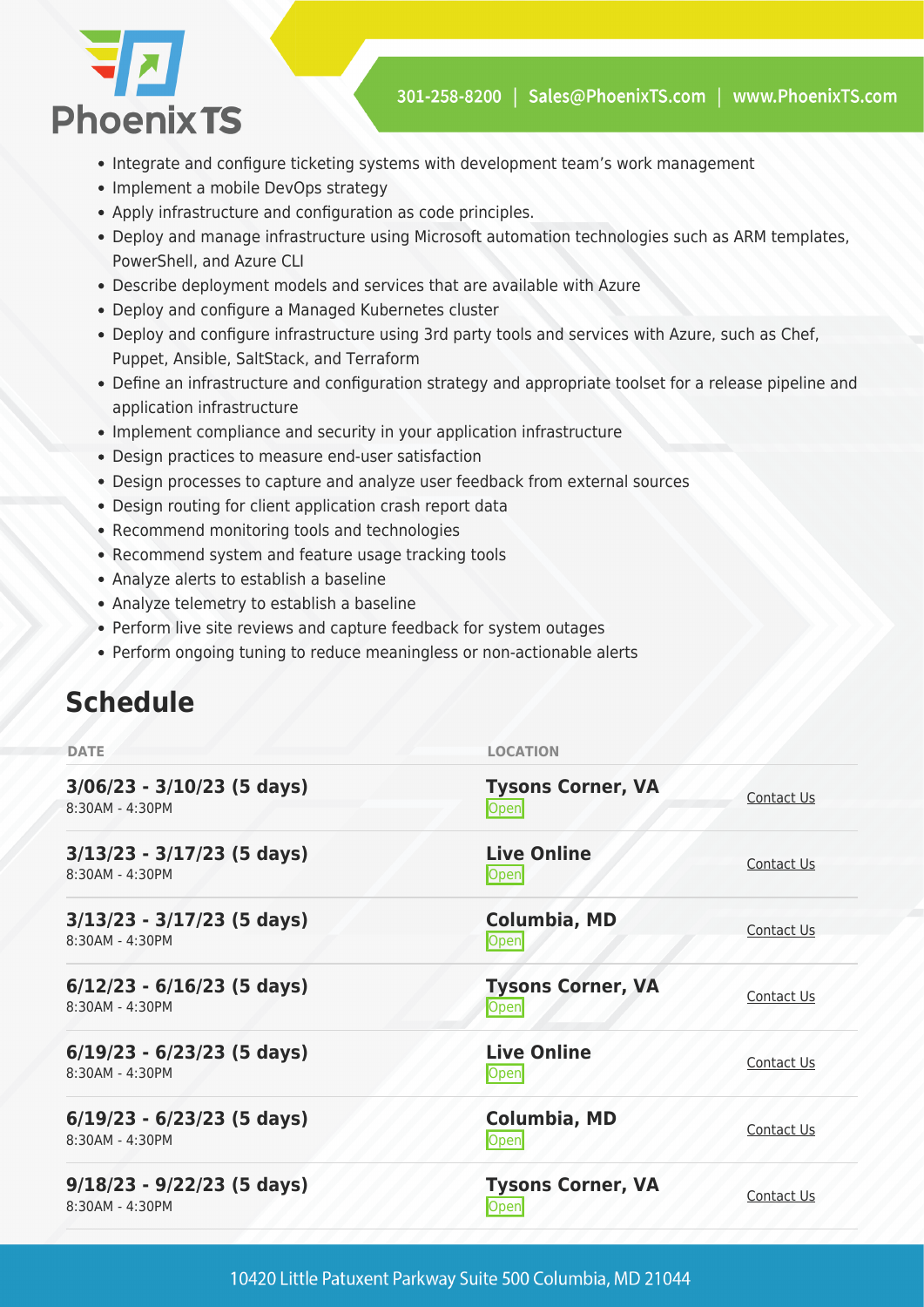

| <b>DATE</b>                                       | <b>LOCATION</b>                   |            |
|---------------------------------------------------|-----------------------------------|------------|
| $9/18/23 - 9/22/23$ (5 days)<br>8:30AM - 4:30PM   | <b>Columbia, MD</b><br>Open       | Contact Us |
| $9/25/23 - 9/29/23$ (5 days)<br>8:30AM - 4:30PM   | <b>Live Online</b><br>Open        | Contact Us |
| 12/04/23 - 12/08/23 (5 days)<br>8:30AM - 4:30PM   | <b>Tysons Corner, VA</b><br>Open  | Contact Us |
| $12/11/23 - 12/15/23$ (5 days)<br>8:30AM - 4:30PM | <b>Live Online</b><br><b>Open</b> | Contact Us |
| $12/11/23 - 12/15/23$ (5 days)<br>8:30AM - 4:30PM | <b>Columbia, MD</b><br>Openl      | Contact Us |

## **Who Should Attend**

Students in this course are interested in implementing DevOps processes or in passing the Microsoft Azure DevOps Solutions certification exam.

## **Prerequisites**

Fundamental knowledge about Azure, version control, Agile software development, and core software development principles. It would be helpful to have experience in an organization that delivers software.

## **Exam Information**

## **AZ-400: Designing and Implementing Microsoft DevOps Solutions**

**Note:** The content of this exam was updated on June 15, 2020.

| Develop an instrumentation strategy                   | $5 - 10%$ |
|-------------------------------------------------------|-----------|
| Develop a Site Reliability Engineering (SRE) strategy | $5 - 10%$ |
| Develop a security and compliance plan                | 10-15%    |
| Manage source control                                 | 10-15%    |
| Facilitate communication and collaboration            | 10-15%    |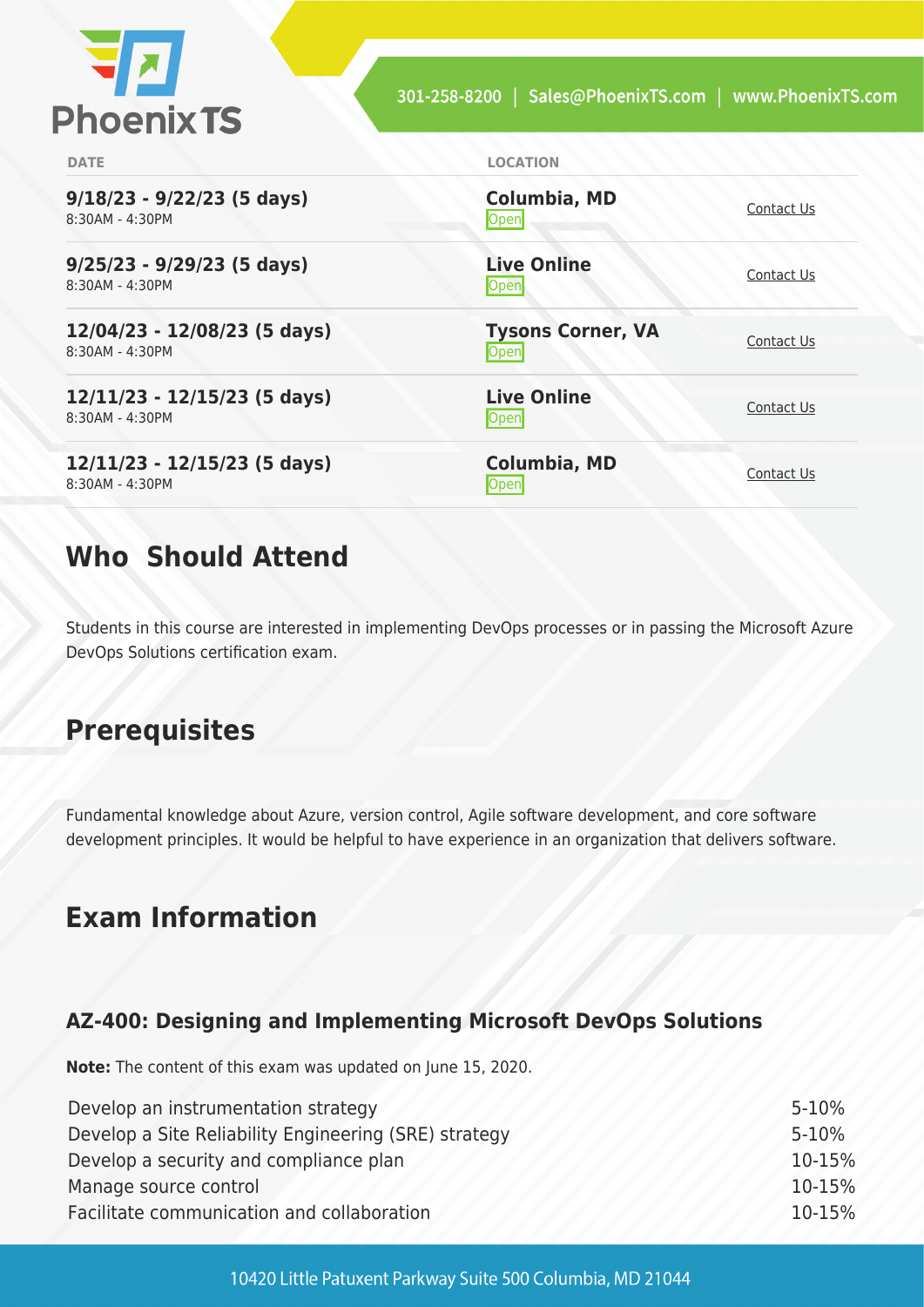

Define and implement continuous integration 20-25% Define and implement a continuous delivery and release management strategy 10-15%

You can purchase the exam voucher separately through Phoenix TS. Phoenix TS is an authorized testing center for Pearson VUE and Prometric websites. Register for exams by calling us or visiting the Pearson VUE and Prometric websites.

## **Duration**

**5 Days**

**Price**

**\$3,295**

## **Course Outline**

## **Module 1: Planning for DevOps**

#### **Lessons**

- Transformation Planning
- Project Selection
- Team Structures
- Migrating to Azure DevOps

#### **Lab : Agile Planning and Portfolio Management with Azure Boards**

After completing this module, students will be able to:

- Plan for the transformation with shared goals and timelines
- Select a project and identify project metrics and KPIs
- Create a team and agile organizational structure
- Design a tool integration strategy
- Design a license management strategy (e.g. VSTS users)
- Design a strategy for end-to-end traceability from work items to working software
- Design an authentication and access strategy
- Design a strategy for integrating on-premises and cloud resources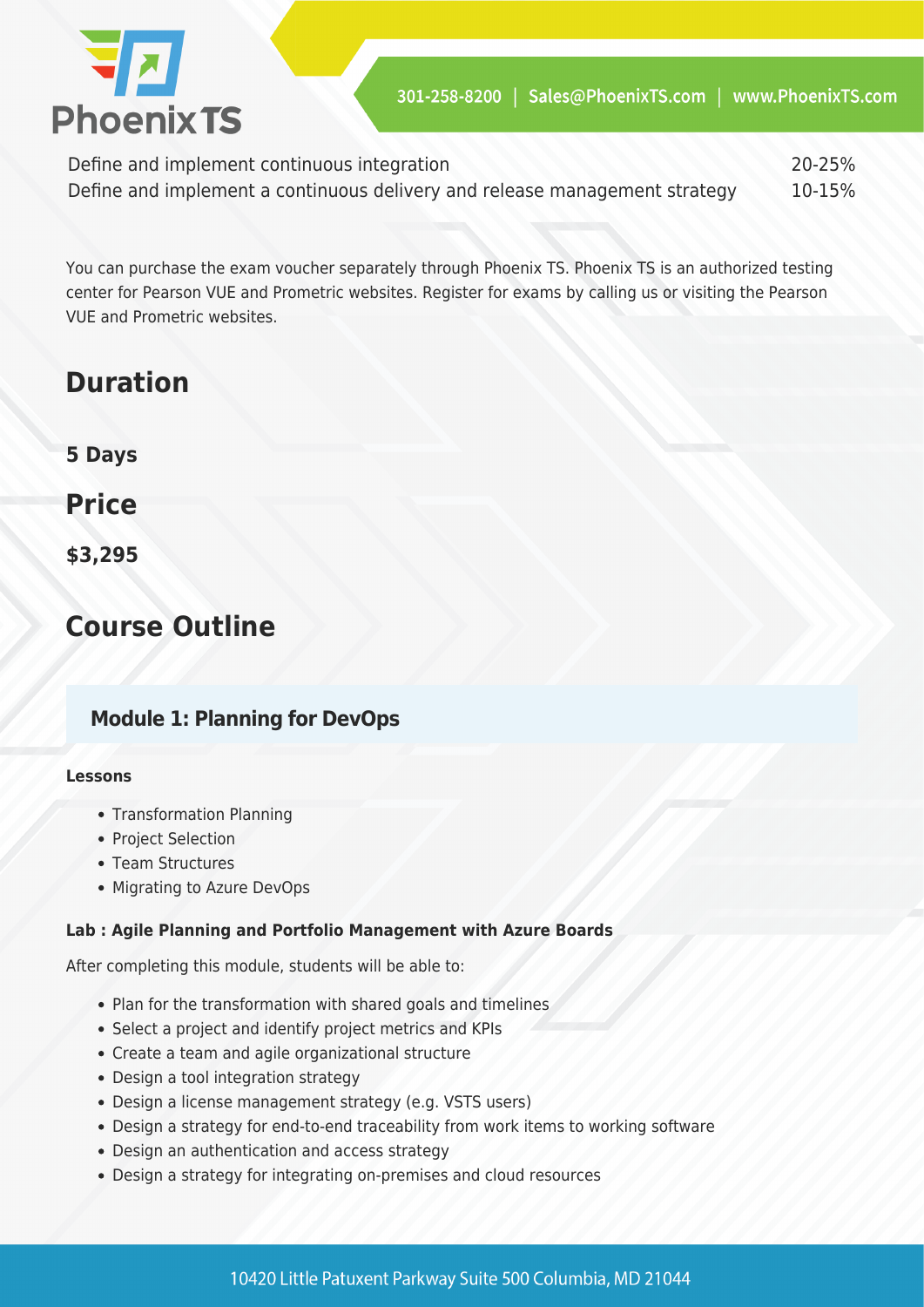

## **Module 2: Getting started with Source Control**

#### **Lessons**

- What is Source Control
- Benefits of Source Control
- Types of Source Control Systems
- Introduction to Azure Repos
- Introduction to GitHub
- Migrating from Team Foundation Version Control (TFVC) to Git in Azure Repos
- Authenticating to Git in Azure Repos

#### **Lab : Version Controlling with Git**

After completing this module, students will be able to:

- Describe the benefits of using Source Control
- Describe Azure Repos and GitHub
- Migrate from TFVC to Git

## **Module 3: Scaling Git for enterprise DevOps**

#### **Lessons**

- How to Structure your Git Repo
- Git Branching Workflows
- Collaborating with Pull Requests in Azure Repos
- Why care about GitHooks
- Fostering Inner Source

#### **Lab : Code Review with Pull Requests**

After completing this module, students will be able to:

- Explain how to structure Git repos
- Describe Git branching workflows
- Leverage pull requests for collaboration and code reviews
- Leverage Git hooks for automation
- Use git to foster inner source across the organization

### **Module 4: Consolidating Artifacts & Designing a Dependency Management Strategy**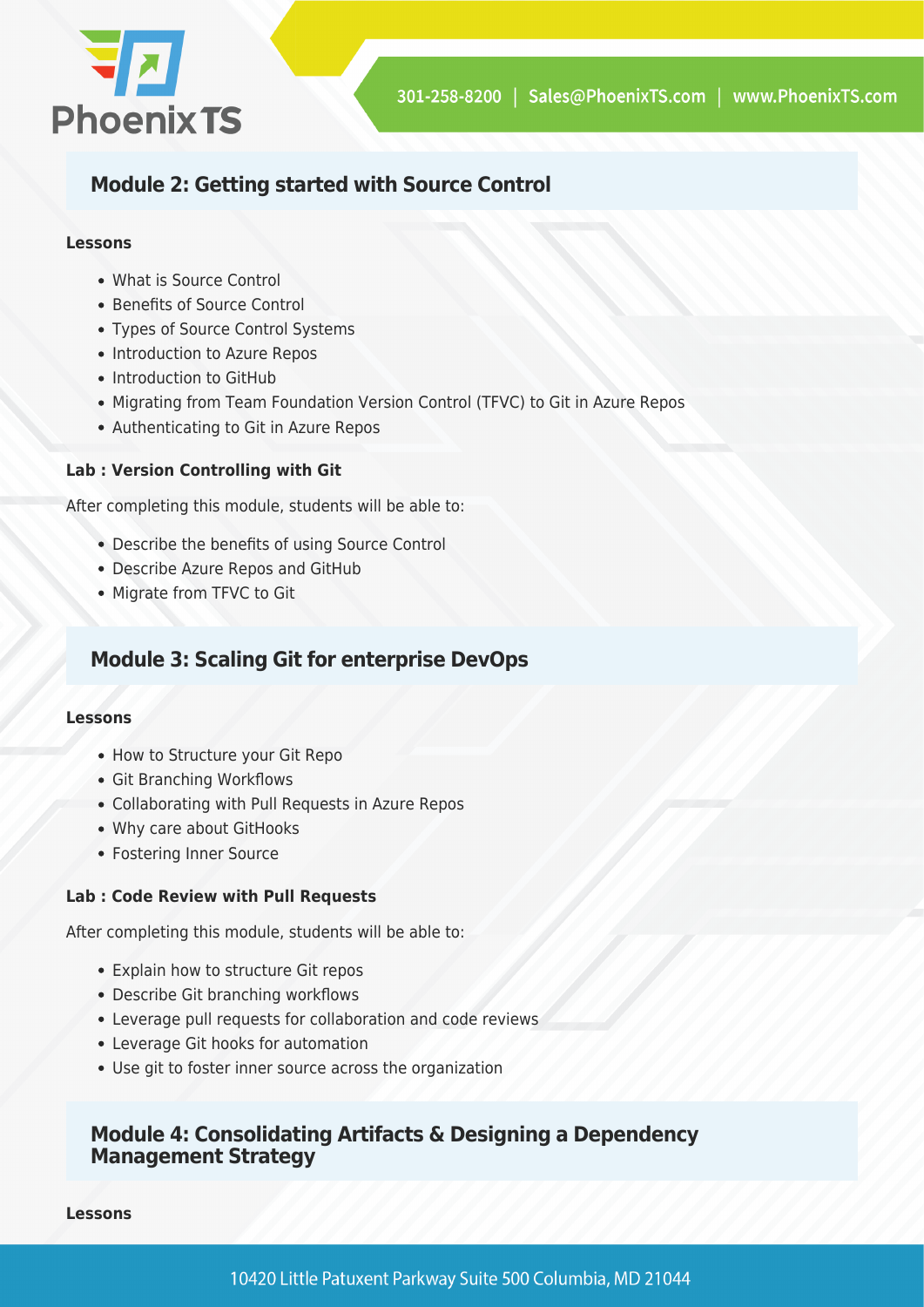

- Packaging Dependencies
- Package Management
- Migrating and Consolidating Artifacts

#### **Lab : Updating Packages**

After completing this module, students will be able to:

- Recommend artifact management tools and practices
- Abstract common packages to enable sharing and reuse
- Migrate and consolidate artifacts
- Migrate and integrate source control measures

## **Module 5: Implementing Continuous Integration with Azure Pipelines**

#### **Lessons**

- The concept of pipelines in DevOps
- Azure Pipelines
- Evaluate use of Hosted vs Private Agents
- Agent Pools
- Pipelines and Concurrency
- Azure DevOps and Open Source Projects (Public Projects)
- Azure Pipelines YAML vs Visual Designer
- Continuous Integration Overview
- Implementing a Build Strategy
- Integration with Azure Pipelines
- Integrate External Source Control with Azure Pipelines
- Set Up Private Agents
- Analyze and Integrate Docker Multi-Stage Builds

#### **Lab : Enabling Continuous Integration with Azure Pipelines**

#### **Lab : Integrating External Source Control with Azure Pipelines**

After completing this module, students will be able to:

- Implement and manage build infrastructure
- Explain why continuous integration matters
- Implement continuous integration using Azure DevOps

## **Module 6: Managing Application Config and Secrets**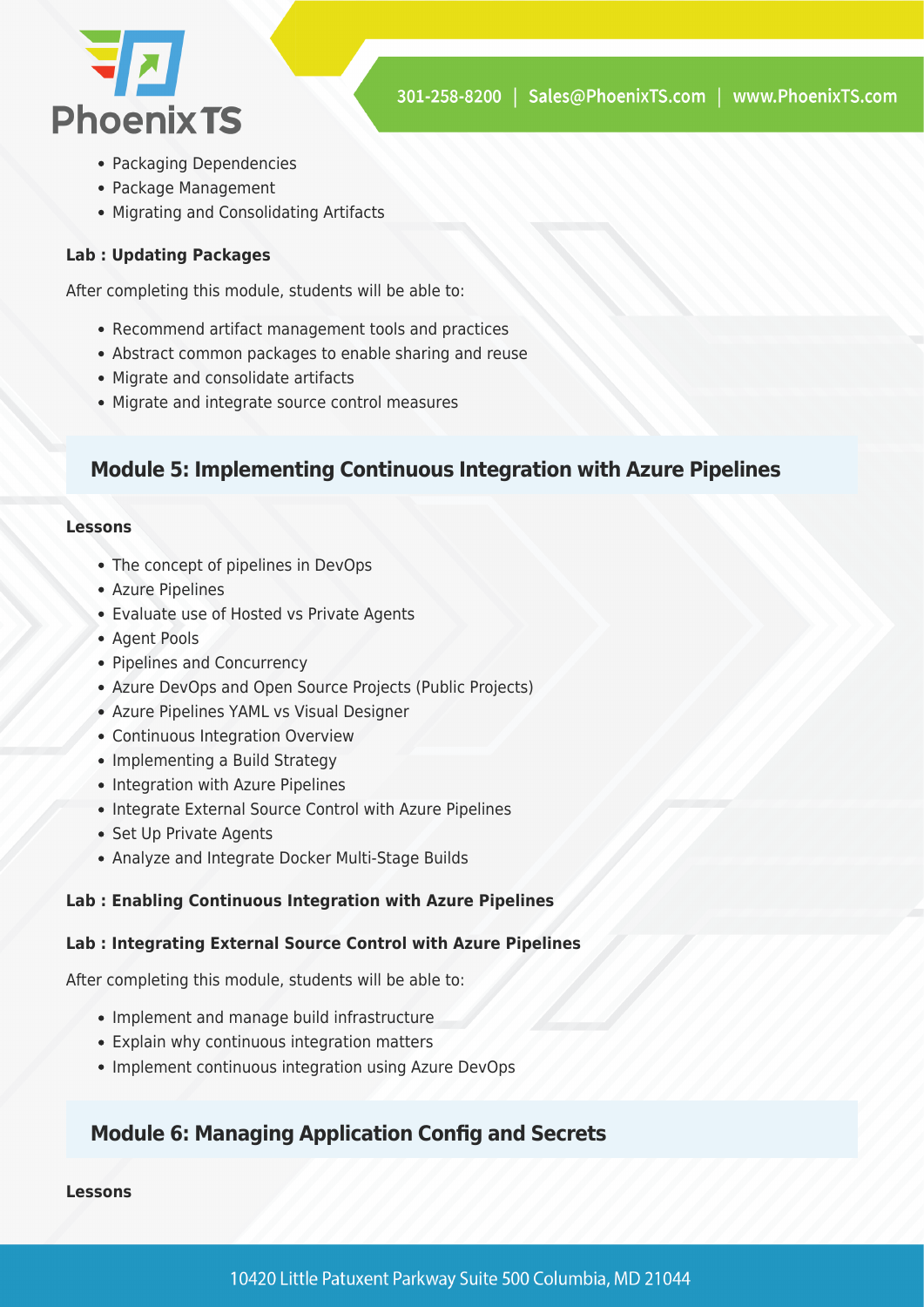

- Introduction to Security
- Implement secure and compliant development process
- Rethinking application config data
- Manage secrets, tokens, and certificates
- Implement tools for managing security and compliance in a pipeline

#### **Lab : Integrating Azure Key Vault with Azure DevOps**

After completing this module, students will be able to:

- Manage application config and secrets
- Implement tools for managing security and compliance in pipeline

## **Module 7: Managing Code Quality and Security Policies**

#### **Lessons**

- Managing Code Quality
- Managing Security Policies

#### **Lab : Managing Technical Debt with Azure DevOps and SonarCloud**

After completing this module, students will be able to:

- Manage code quality including: technical debt SonarCloud, and other tooling solutions
- Manage security policies with open source and OWASP

## **Module 8: Implementing a Container Build Strategy**

### **Lessons**

• Implementing a Container Build Strategy

#### **Lab : Modernizing Existing ASP.NET Apps with Azure**

After completing this module, students will be able to:

- Implement a container strategy including how containers are different from virtual machines and how microservices use containers
- Implement containers using Docker

## **Module 9: Manage Artifact versioning, security & compliance**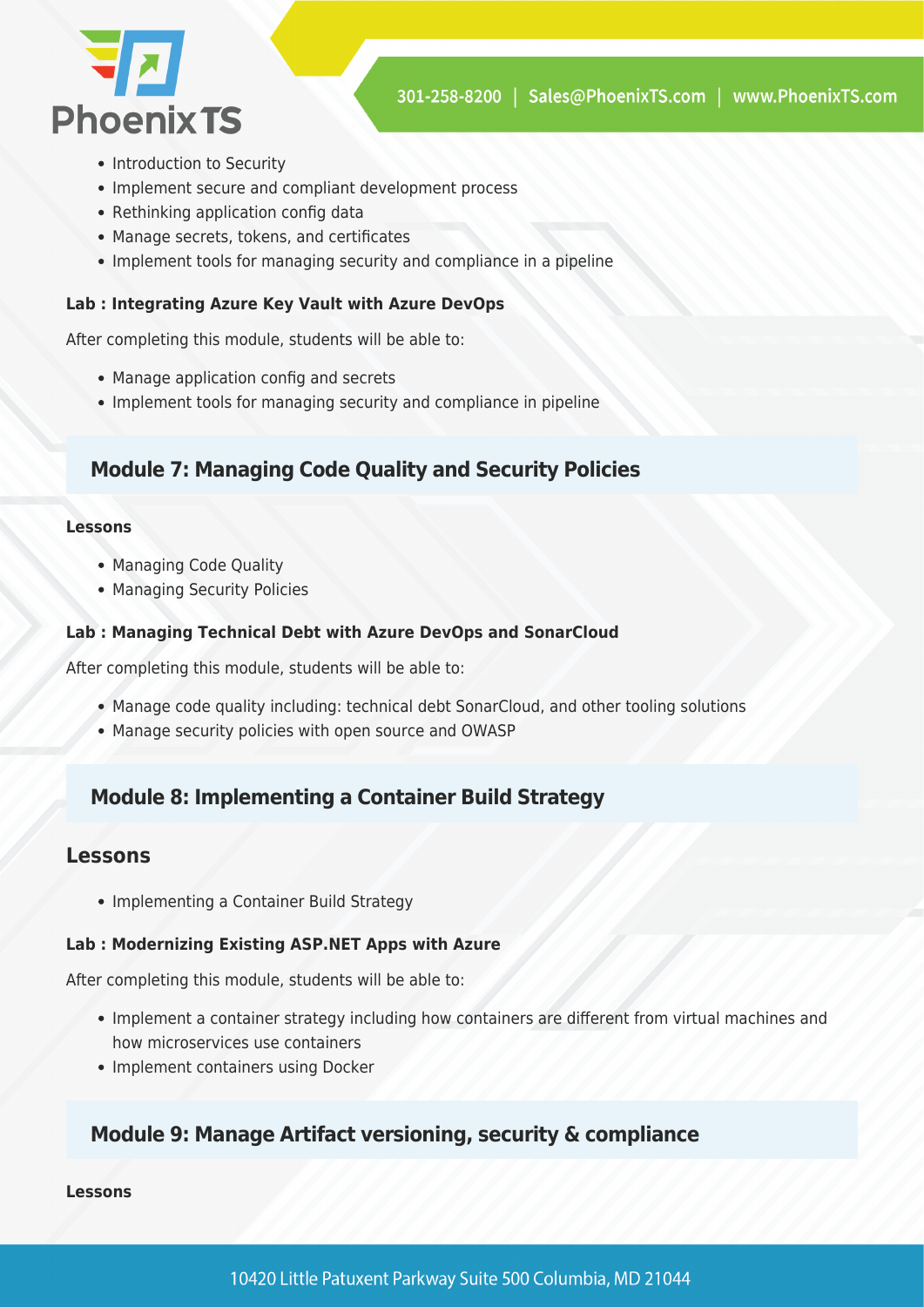

- Package security
- Open source software
- Integrating license and vulnerability scans
- Implement a versioning strategy

#### **Lab : Manage Open Source Security and License with WhiteSource**

After completing this module, students will be able to:

- Inspect open source software packages for security and license compliance to align with corporate standards
- Configure build pipeline to access package security and license rating
- Configure secure access to package feeds
- Inspect codebase to identify code dependencies that can be converted to packages
- Identify and recommend standardized package types and versions across the solution
- Refactor existing build pipelines to implement version strategy that publishes packages
- Manage security and compliance

## **Module 10: Design a Release Strategy**

#### **Lessons**

- Introduction to Continuous Delivery
- Release strategy recommendations
- Building a High-Quality Release pipeline
- Choosing a deployment pattern
- Choosing the right release management tool

After completing this module, students will be able to:

- Differentiate between a release and a deployment
- Define the components of a release pipeline
- Explain things to consider when designing your release strategy
- Classify a release versus a release process and outline how to control the quality of both
- Describe the principle of release gates and how to deal with release notes and documentation
- Explain deployment patterns, both in the traditional sense and in the modern sense
- Choose a release management tool

### **Module 11: Set up a Release Management Workflow**

- Create a Release Pipeline
- Provision and Configure Environments
- Manage and Modularize Tasks and Templates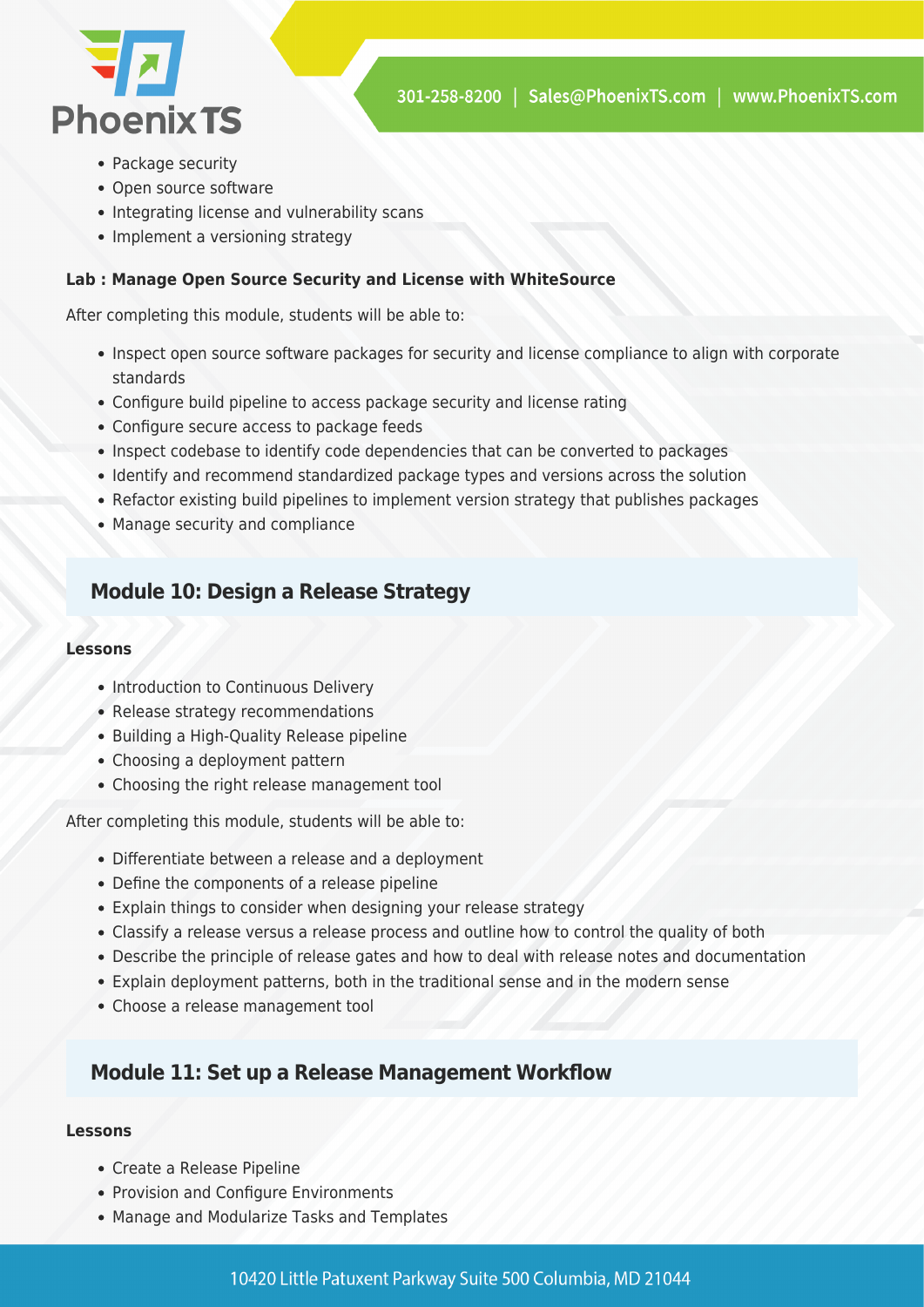

- Integrate Secrets with the release pipeline
- Configure Automated Integration and Functional Test Automation
- Automate Inspection of Health
- **Lab : Configuring Pipelines as Code with YAML**
- **Lab : Setting up secrets in the pipeline with Azure Key vault**

#### **Lab : Setting up and Running Functional Tests**

#### **Lab : Using Azure Monitor as release gate**

#### **Lab : Creating a release Dashboard**

After completing this module, students will be able to:

- Explain the terminology used in Azure DevOps and other Release Management Tooling
- Describe what a Build and Release task is, what it can do, and some available deployment tasks
- Classify an Agent, Agent Queue, and Agent Pool
- Explain why you sometimes need multiple release jobs in one release pipeline
- Differentiate between multi-agent and multi-configuration release job
- Use release variables and stage variables in your release pipeline
- Deploy to an environment securely using a service connection
- Embed testing in the pipeline
- List the different ways to inspect the health of your pipeline and release by using alerts, service hooks, and reports
- Create a release gate

## **Module 12: Implement an appropriate deployment pattern**

#### **Lessons**

- Introduction to Deployment Patterns
- Implement Blue Green Deployment
- Feature Toggles
- Canary Releases
- Dark Launching
- AB Testing
- Progressive Exposure Deployment

#### **Lab : Feature Flag Management with LaunchDarkly and Azure DevOps**

After completing this module, students will be able to:

- Describe deployment patterns
- Implement Blue Green Deployment
- Implement Canary Release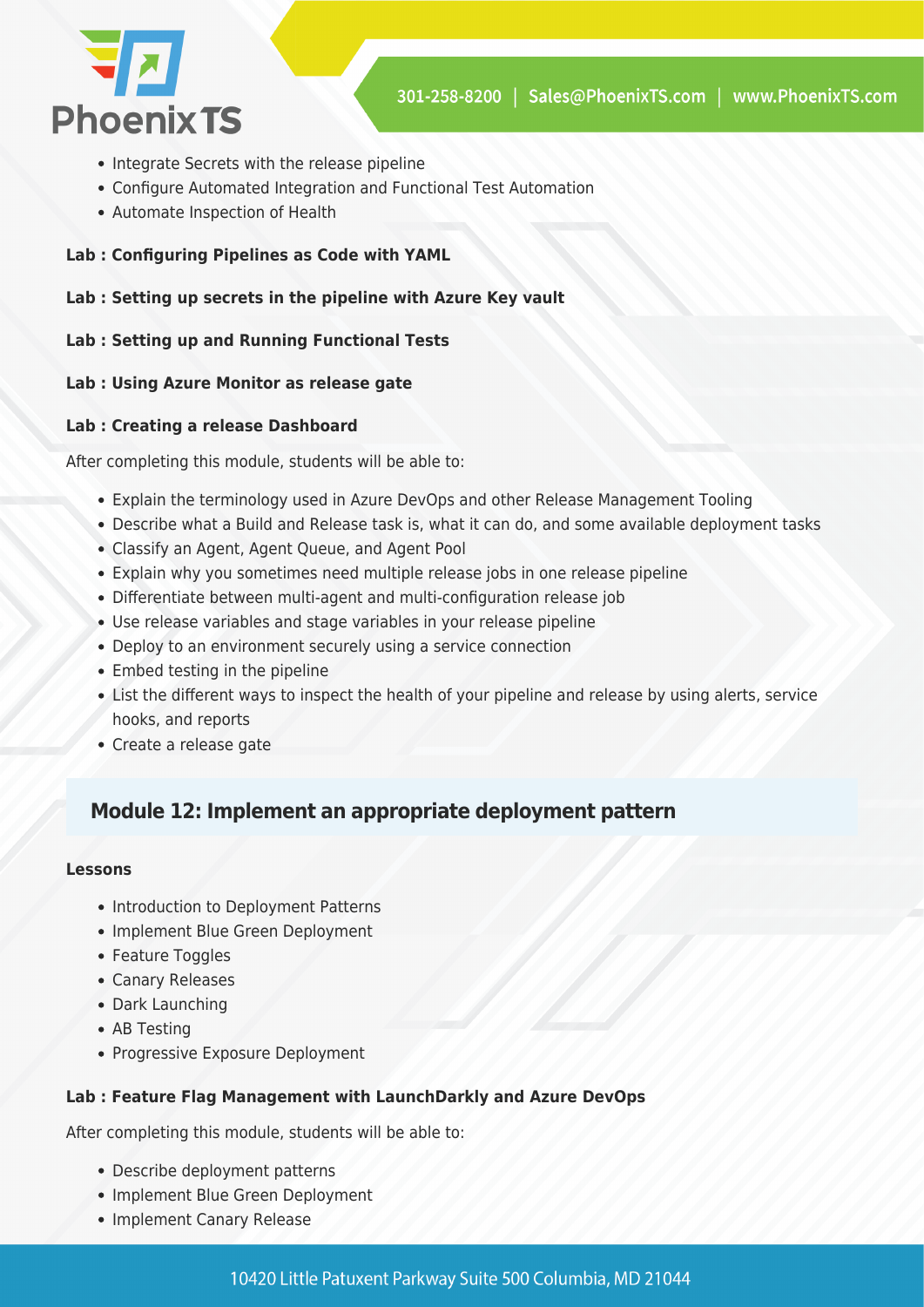

• Implement Progressive Exposure Deployment

### **Module 13: Implement process for routing system feedback to development teams**

#### **Lessons**

- Implement Tools to Track System Usage, Feature Usage, and Flow
- Implement Routing for Mobile Application Crash Report Data
- Develop Monitoring and Status Dashboards
- Integrate and Configure Ticketing Systems

#### **Lab : Monitoring Application Performance**

After completing this module, students will be able to:

- Configure crash report integration for client applications
- Develop monitoring and status dashboards
- Implement routing for client application crash report data
- Implement tools to track system usage, feature usage, and flow
- Integrate and configure ticketing systems with development team's work management

## **Module 14: Infrastructure and Configuration Azure Tools**

#### **Lessons**

- Infrastructure as Code and Configuration Management
- Create Azure Resources using ARM Templates
- Create Azure Resources using Azure CLI
- Create Azure Resources by using Azure PowerShell
- Desired State Configuration (DSC)
- Azure Automation with DevOps
- Additional Automation Tools

#### **Lab : Azure Deployments using Resource Manager Templates**

After completing this module, students will be able to:

- Apply infrastructure and configuration as code principles
- Deploy and manage infrastructure using Microsoft automation technologies such as ARM templates, PowerShell, and Azure CLI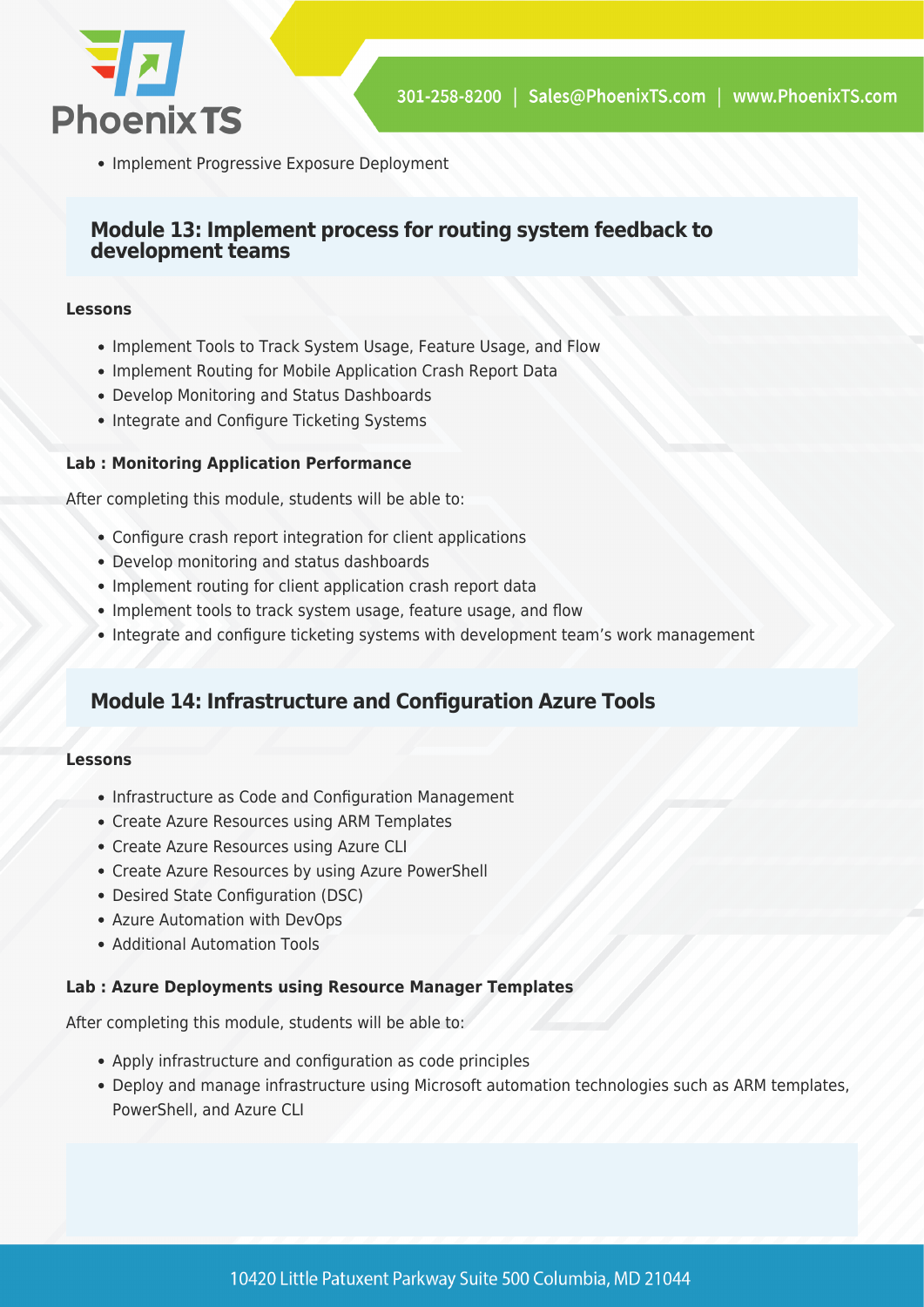

Module 15: Azure Deployment Models and Services

#### **Lessons**

- Deployment Modules and Options
- Azure Infrastructure-as-a-Service (IaaS) Services
- Azure Platform-as-a-Service (PaaS) services
- Serverless and HPC Computer Services
- Azure Service Fabric

#### **Lab : Deploying a Dockerized Java app to Azure Web App for Containers**

After completing this module, students will be able to:

Describe deployment models and services that are available with Azure

## **Module 16: Create and Manage Kubernetes Service Infrastructure**

#### **Lessons**

Azure Kubernetes Service

#### **Lab : Deploying a multi-container application to Azure Kubernetes Service**

After completing this module, students will be able to:

Deploy and configure a Managed Kubernetes cluster

## **Module 17: Third Party Infrastructure as Code Tools available with Azure**

#### **Lessons**

- Chef
- Puppet
- Ansible
- Terraform

#### **Lab : Infrastructure as Code**

#### **Lab : Automating Your Infrastructure Deployments in the Cloud with Terraform and Azure Pipelines**

After completing this module, students will be able to:

Deploy and configure infrastructure using 3rd party tools and services with Azure, such as Chef, Puppet, Ansible, and Terraform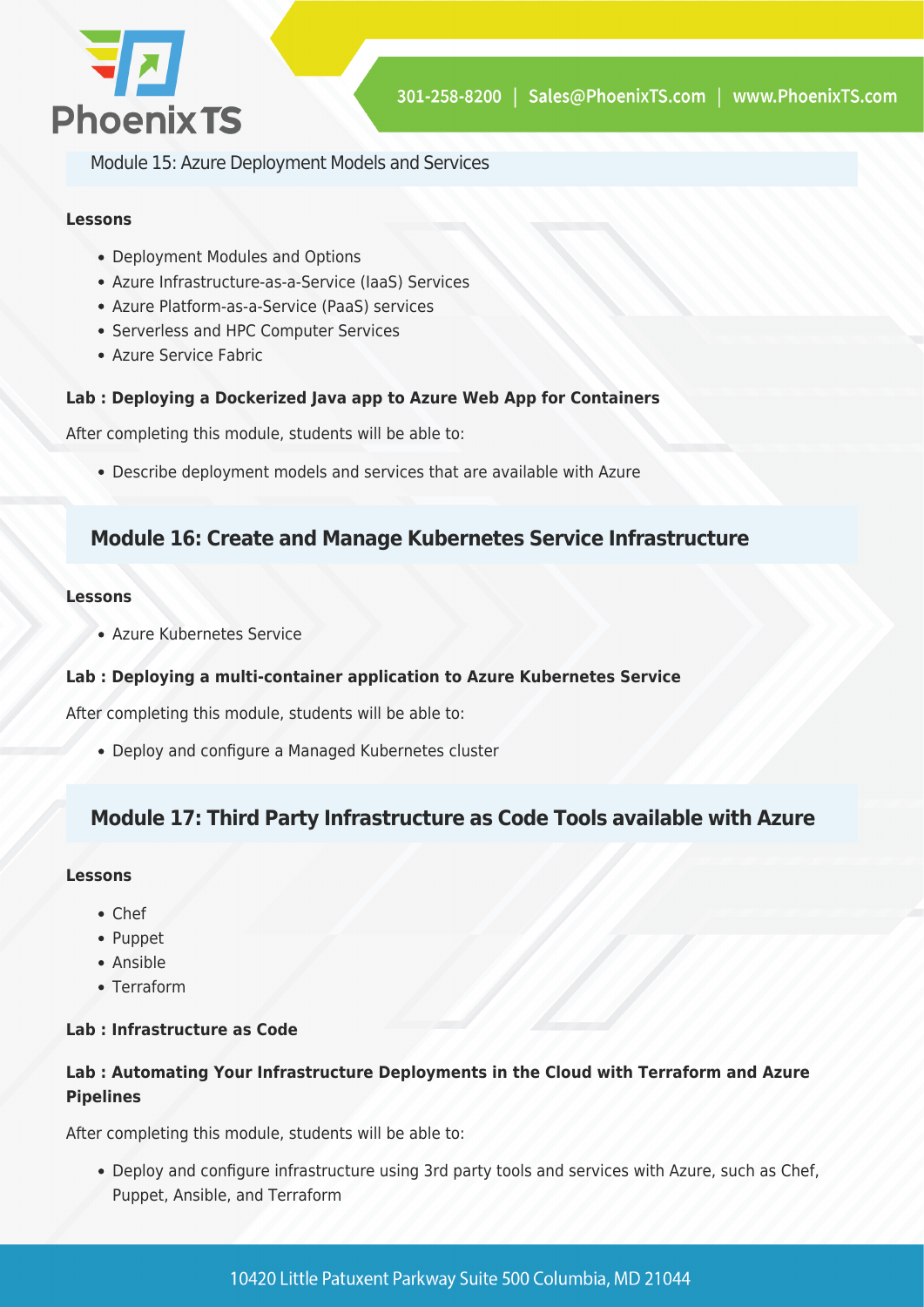

## **Module 18: Implement Compliance and Security in your Infrastructure**

#### **Lessons**

- Security and Compliance Principles with DevOps
- Azure security Center

#### **Lab : Implement Security and Compliance in an Azure DevOps Pipeline**

After completing this module, students will be able to:

- Define an infrastructure and configuration strategy and appropriate toolset for a release pipeline and application infrastructure
- Implement compliance and security in your application infrastructure

## **Module 19: Recommend and design system feedback mechanisms**

#### **Lessons**

- The inner loop
- Continuous Experimentation mindset
- Design practices to measure end-user satisfaction
- Design processes to capture and analyze user feedback
- Design process to automate application analytics

#### **Lab : Integration between Azure DevOps and Teams**

After completing this module, students will be able to:

- Design practices to measure end-user satisfaction
- Design processes to capture and analyze user feedback from external sources
- Design routing for client application crash report data
- Recommend monitoring tools and technologies
- Recommend system and feature usage tracking tools

## **Module 20: Optimize feedback mechanisms**

- Site Reliability Engineering
- Analyze telemetry to establish a baseline
- Perform ongoing tuning to reduce meaningless or non-actionable alerts
- Analyze alerts to establish a baseline
- Blameless Retrospectives and a Just Culture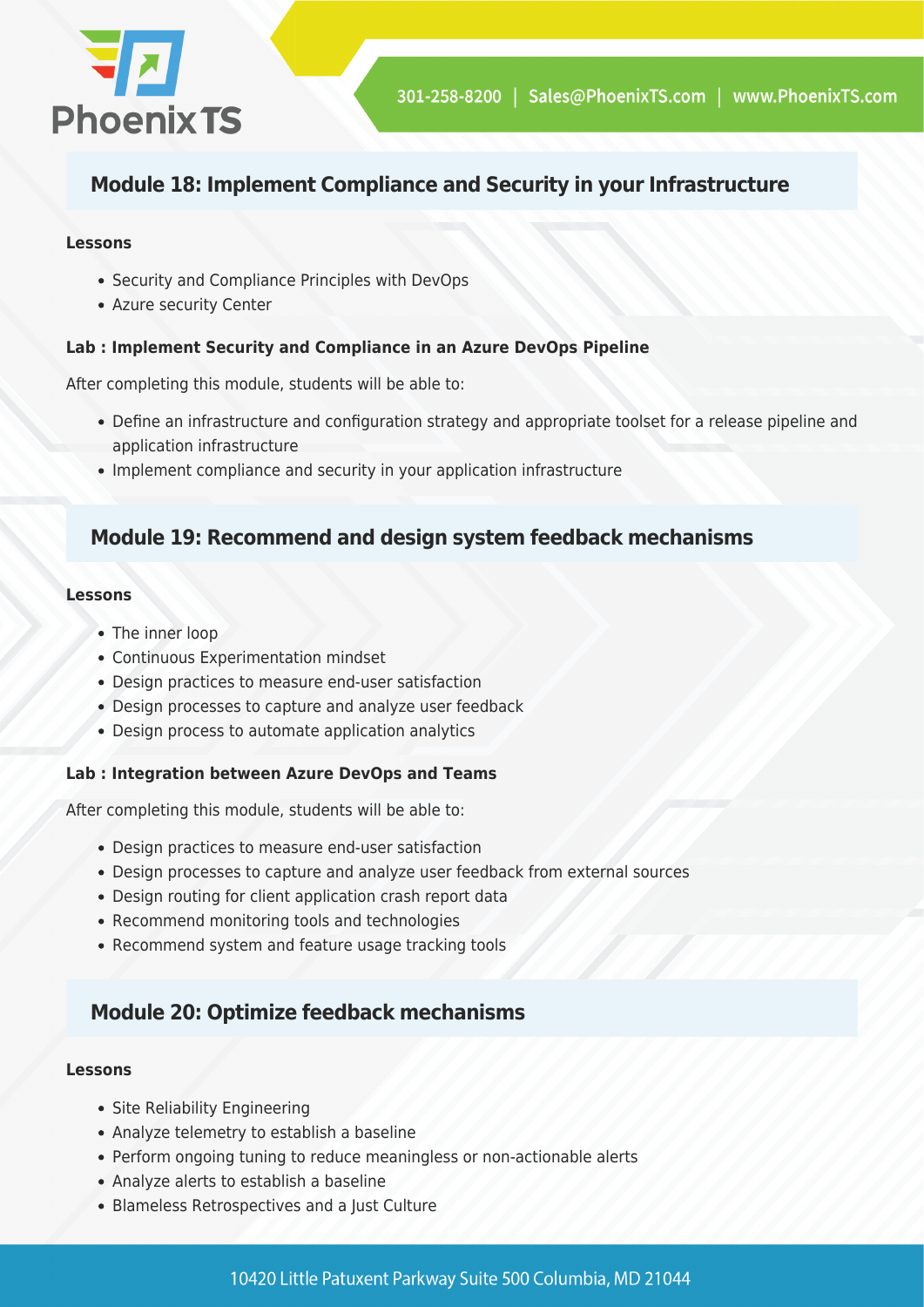

After completing this module, students will be able to:

- Analyze alerts to establish a baseline
- Analyze telemetry to establish a baseline
- Perform live site reviews and capture feedback for system outages
- Perform ongoing tuning to reduce meaningless or non-actionable alerts

**Due to Covid-19 safety restrictions** PhoenixTS will temporarily be unable to provide food to our students who attend class at our Training Center; however, our Break Areas are **currently open** where students will find a constant supply of Coffee, Tea and Water. Students may bring their own lunch and snacks to eat in our breakrooms or at their seat in the classroom or eat out at one of the many nearby restaurants.







Price Match Guarantee